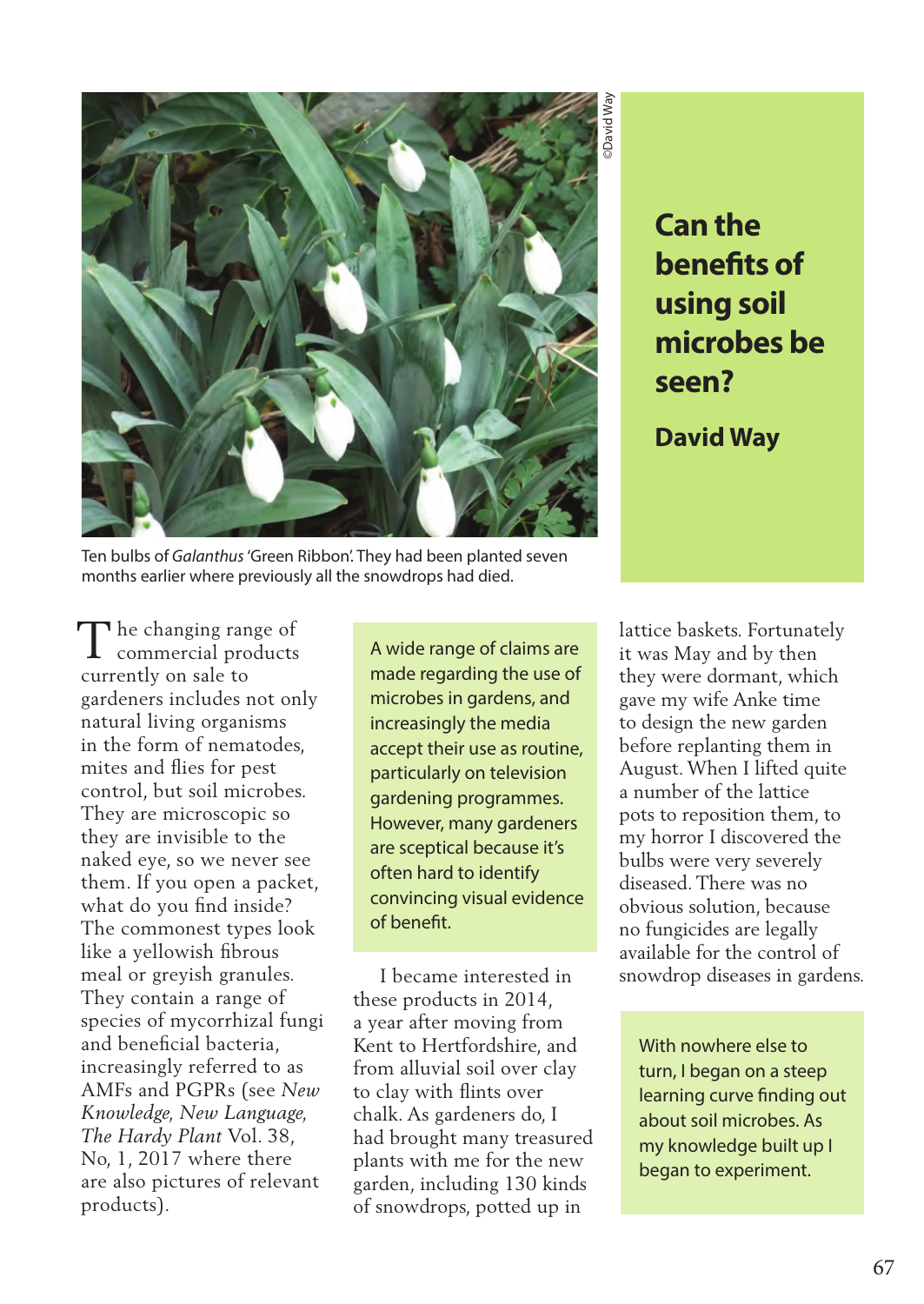

A clump of *G. reginae-olgae*  'Tilebarn Jamie' bulbs, badly infected with the fungal pathogen Fusarium Basal Rot. The fungus prevents bulbs forming new roots at the end of dormancy, so they starve to death.



Ten bulbs of *G. plicatus* 'Lambrook Greensleeves' photographed after the end of flowering. The vitality of this clump is striking. They had been planted seven months earlier in a hostile site of known pathogenicity.

 After a limited start I decided it was all-ornothing, so in early spring 2016 I coated the entire garden with a mixture of biochar and commercial mixtures of AMRs and PGPRs, then immediately coated this with a layer of shredded and composted conifer bark. This process was repeated in 2017.

 By flowering time 2017 there were many signs of improvement right across the garden in terms of increased clump size and number of flowers. The magnitude of

improvement increased still further by spring 2018 and the overall display was excellent. Outstanding were ten new cultivars, obtained in summer as dormant bulbs from a leading supplier. They were immediately potted using a prepared microbe-rich compost (JI Seed with added commercial AMRs and PGPRs) and stood in shade to develop expanding root systems before planting out in autumn. This process can be regarded as pre-planting inoculation.

 Ten planting sites were spread across the garden, but two were specifically chosen as sites of known fungal infectivity, precise locations where all the snowdrops which had been planted there previously had died within one or two years.

 In late April 2018, as they die back in annual senescence, I can report that all the snowdrop bulbs throughout the garden have grown with striking vigour and flowered well, including the two cultivars which had